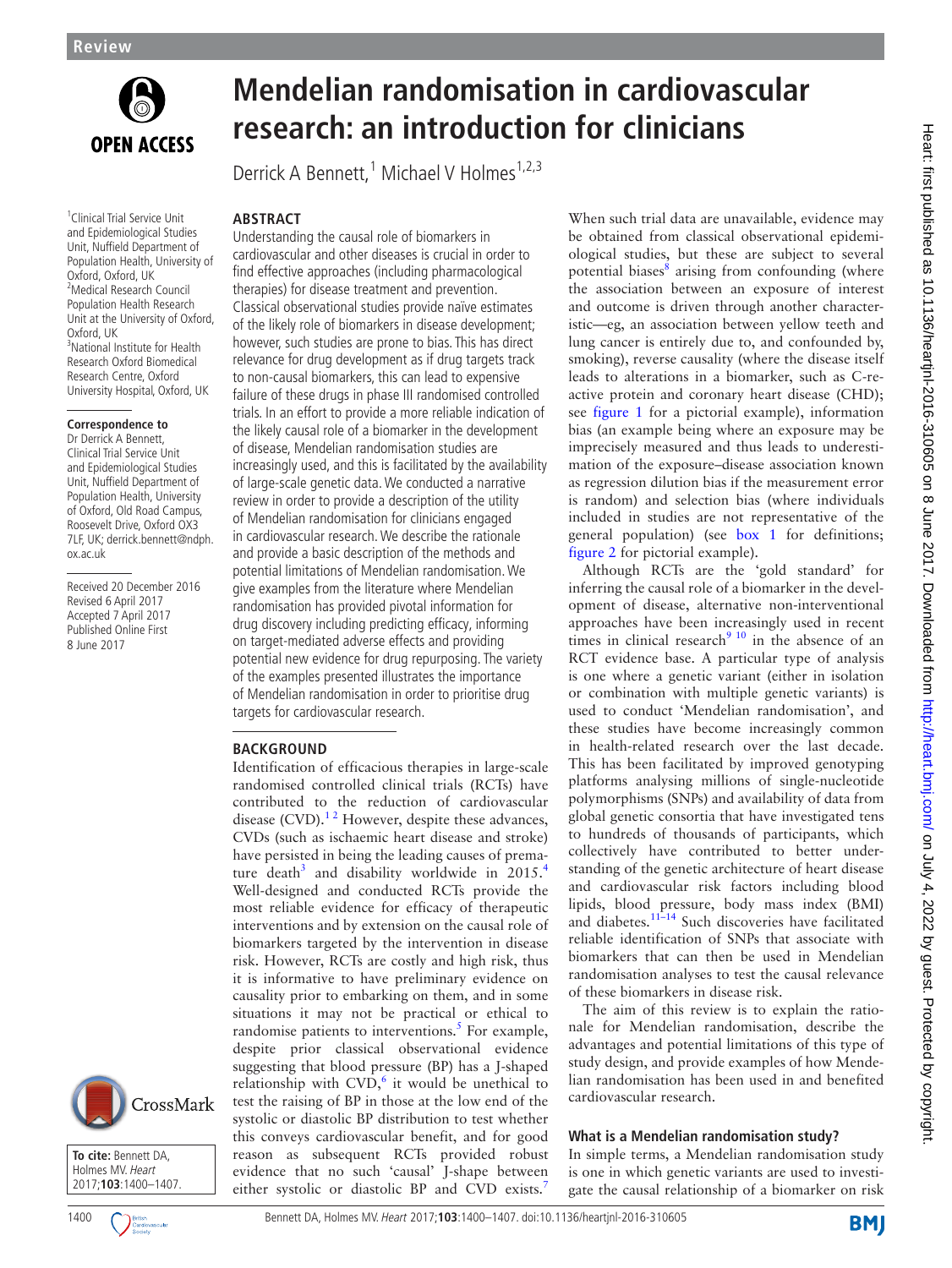

<span id="page-1-0"></span>**Figure 1** Examples of (A) confounding and (B) reverse causality in observational epidemiology. (A) The arrows denote the direction of proposed causality and the cross denotes that the postulated direct link between yellow teeth and lung cancer is false. (B) The arrows denote the direction of proposed causality and the cross denotes that the postulated direct link between C-reactive protein (CRP) and CHD is false and in fact the current evidence suggests that CHD raises levels of CRP (ie, the arrow goes in the opposite direction).

## **Box 1 Brief overview of the main biases in classical epidemiological studie[s8](#page-6-6)**

<span id="page-1-1"></span>Bias may be defined as any systematic error in an

epidemiological study that results in an incorrect estimate of the association between the exposure and the outcome. The main biases are:

*Confounding*: Occurs when an observed association between exposure and outcome can be totally or partially explained by another factor.

*Information bias*: This is a result of mismeasurement of the exposure or outcome obtained from the individuals included in the study. This may mean that individuals are assigned to the wrong outcome category, leading to an incorrect estimate of the association between exposure and outcome. For a continuous exposure, mismeasurement can lead to underestimation of the association between the exposure and outcome, which can lead to a special form of information bias known as regression dilution bias.

► *Regression dilution bias*: Random measurement error occurs when the measured values of an exposure (such as systolic blood pressure) fluctuate randomly around the true values, such that some measured values will be higher than the true values and other measured values will be lower. Regression dilution bias occurs when random measurement error in the values of the exposure (such as systolic blood pressure) causes an attenuation or 'flattening' of the slope of the line describing the association between the exposure and the outcome (eg, CHD).

*Selection bias*: This can occur when individuals included in the study are different from the target population that the investigators are trying to study.

of disease[.15 16](#page-6-9) The concept was first described by Katan in 1986 in relation to cancer, at the time there was concern, from observational evidence, that blood cholesterol lowering may lead to altered risk of cancer, and Katan suggested using genetic variants in the *APOE* locus (that associate with plasma cholesterol concentrations) to assess the causal role of cholesterol with cancer.[17](#page-6-10)

The fundamental principle of Mendelian randomisation is that if genetic variants that either alter the level of, or imitate the biological effects of, a modifiable biomarker that is causal in disease, then these genetic variants should also be associated with disease risk to the extent predicted by the effect of the genetic variant with the biomarker.<sup>16</sup> This can be thought of as an analogy to a RCT: when stronger doses of drugs are used that have a greater effect on a causal biomarker (eg, use of more potent statins that have a greater reduction on low density lipoprotein cholesterol (LDL-C) levels), the resultant effect on risk reduction for CHD is greater.<sup>[18](#page-6-12)</sup> Thus, use of genetic variants that have stronger effects on LDL-C should have stronger relationships with risk of CHD, and this is exactly what is seen.<sup>19</sup>

The name 'Mendelian randomisation' refers to the random assortment of alleles during meiosis where DNA is transferred from parent to offspring at the time of gamete formation, a process named Mendel's second law.<sup>[20](#page-6-14)</sup> This means that the inheritance of any particular genetic variant in an individual's DNA should be independent of other characteristics, thus, when individuals in the population are grouped by a particular genotype that associates with difference in a biomarker, they should be similar in all respects other than one group has a genetically higher biomarker (such as LDL-C) and the other group has a genetically lower biomarker. Perhaps the easiest way to understand a Mendelian randomisation study design is by way of an analogy with an RCT design (see [figure](#page-2-1) 3), and indeed Mendelian randomisation has been described as 'nature's randomised trials'.[21](#page-6-15)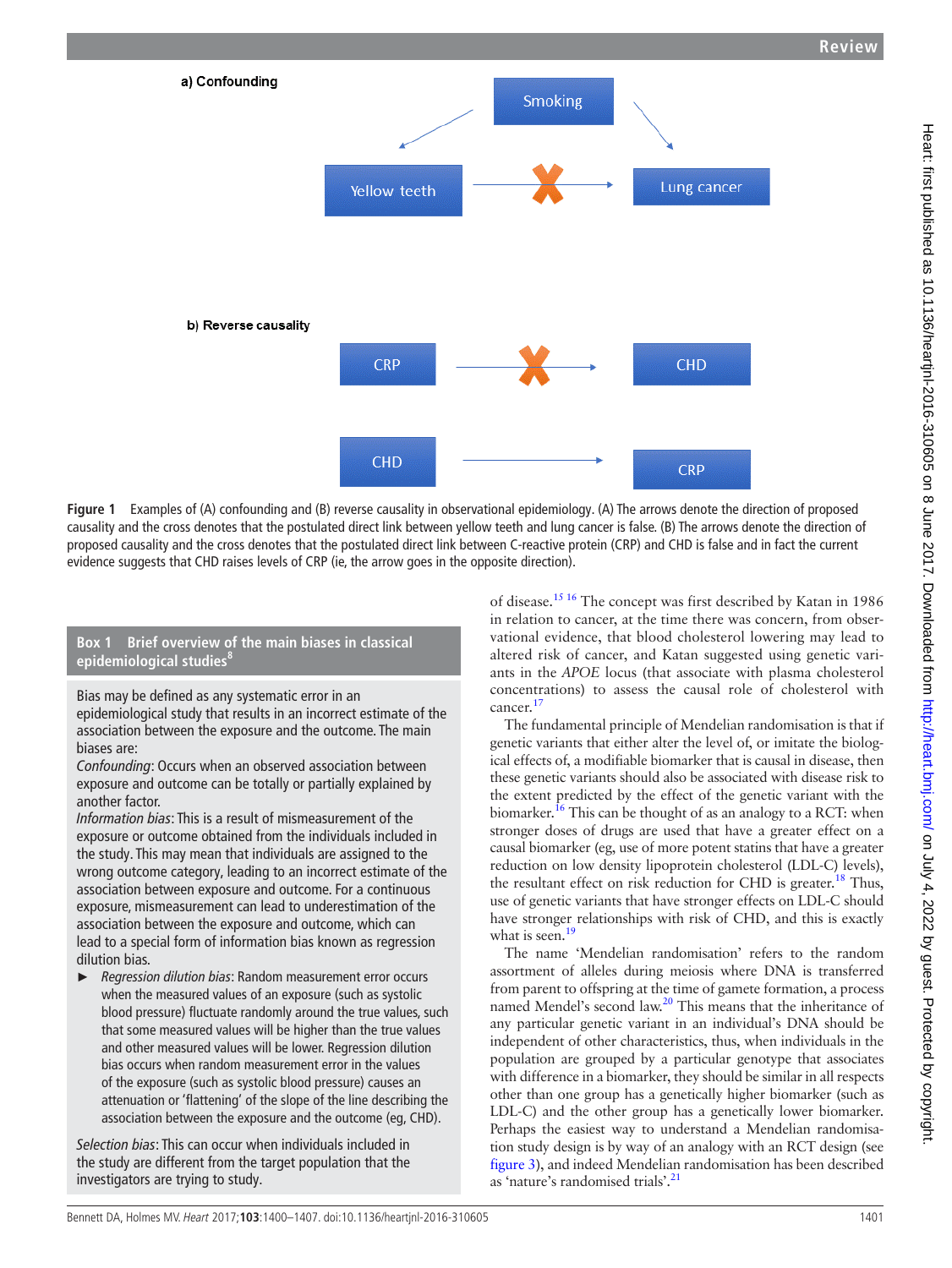

**Systolic Blood Pressure (mmHg)** 

<span id="page-2-0"></span>**Figure 2** Example of regression dilution bias in observational epidemiology. The sizes of the boxes are inversely proportional to the amount of statistical information. The HRs are plotted on a natural logarithmic (doubling scale). The black boxes (and the black dotted line) show the association between mismeasured systolic blood pressure and CHD; the red boxes (and the red dotted line) shows the association between systolic blood pressure and CHD if systolic blood pressure was measured without error. This illustrates that the slope of the association is underestimated when an exposure that is subject to random measurement error is related to a disease outcome. SBP, systolic blood pressure.

**Conventional Trial** 

## **What are the key rules of Mendelian randomisation and why are they important?**

There are three key rules for the conduct of a valid Mendelian randomisation study: (1) that the genetic variant associates with the biomarker, (2) the genetic variant is not associated with confounders of the biomarker to outcome association and (3) that the genetic variant only influences risk of disease through the biomarker of interest. Violation of any of these three rules can lead to a biased estimate, meaning that the causal estimate may not be reliable.

## **What are the advantages of a Mendelian randomisation study?**

The principal advantages of a Mendelian randomisation study are that genetic variants are (1) non-modifiable, and therefore not susceptible to 'reverse causality'; (2) should not be influenced by confounding, due to Mendel's second law; and (3) measured with precision, thereby reducing regression dilution bias due to random measurement error.<sup>[22 23](#page-6-16)</sup> This means that the use of Mendelian randomisation can overcome the main sources of bias from classical observational epidemiology (figures [1 and 2](#page-1-0)) and provide more reliable estimates of the likely underlying causal relationship of a biomarker with risk of disease. Additional benefits include the fact that genetic differences in the biomarker, if untreated, remain constant, are not influenced by selection bias and reflect prolonged or lifelong differences.

## **How to estimate the causal effect of a biomarker on disease using Mendelian randomisation**

[Figure](#page-3-0) 4 illustrates the generation of a Mendelian randomisation estimate: using a conventional approach, this is simply derived by scaling the SNP-to-disease estimate (GY) by the SNP-to-biomarker estimate (GX) to derive a causal estimate corresponding to a unit increase in the biomarker. This is termed the ratio method and can be used for an individual SNP or multiple SNPs in combination.<sup>[24](#page-6-17)</sup>

## **What are the limitations of Mendelian randomisation?**

Although Mendelian randomisation studies have advantages over classical observational epidemiological studies, the ability to reliably determine causality can be hindered by three main potential limitations that are now described and a fuller description is available elsewhere. $25$ 

# **Mendelian randomisation**



<span id="page-2-1"></span>**Figure 3** Comparison of a conventional trial with a Mendelian randomisation study. This illustrates the analogy between a conventional randomised controlled trial and a Mendelian randomisation study. CV, cardiovascular.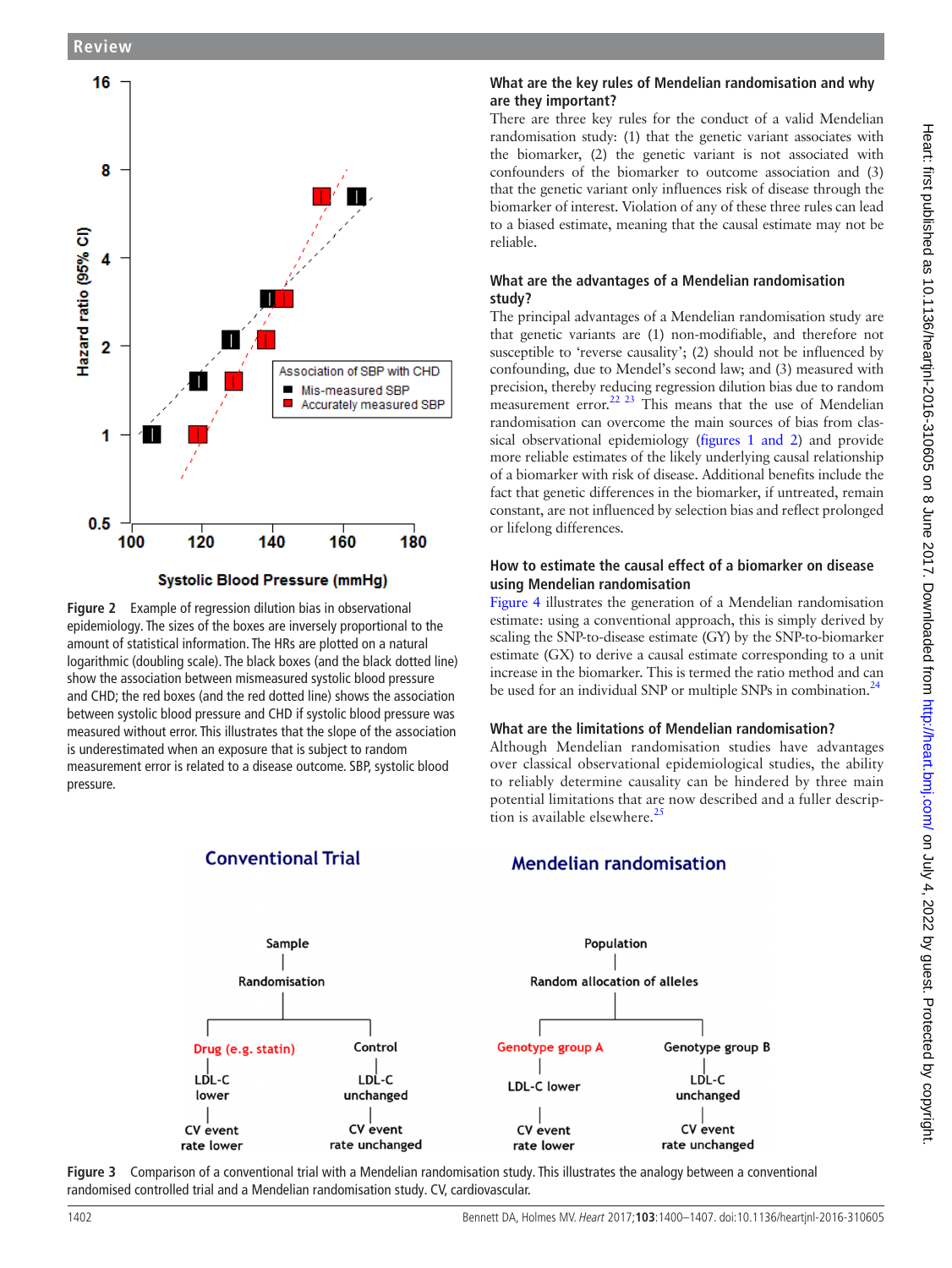

<span id="page-3-0"></span>**Figure 4** Mendelian randomisation to test causality of a biomarker in disease: applied to LDL-cholesterol and risk of CHD. This example uses a genetic variant to estimate the causal relevance of LDL-C in CHD. Although for simplicity we use a single genetic variant, for a non-protein trait such as LDL-C, Mendelian randomisation should ideally employ multiple genetic variants in combination identified from genome-wide association studies of LDL-C as this more accurately reflects the underlying genetic architecture of the trait and thus gives a more reliable estimate for causality. (1) Association of *LDLR* SNP rs6511720 with LDL-C based on a meta-analysis of 137 818 participants reported by Ference *et al* JACC (2012); 60[25](#page-6-18) 2631–2639.(2) Association of rs651170 with CHD based on a meta-analysis of 77 041 CHD cases reported by Ference *et al* JACC (2012); 60[25](#page-6-18) 2631–2639(3) The causal estimate of LDL-C with CHD is found by taking the exponential of scaled value based on GX and GY to obtain the OR and its associated 95%CI. For this example a 0.19mmol/L lower LDL-C (GX) was associated with a log OR (GY) of −0.1393 (that corresponds to an OR of 0.87=exp[−0.1393]). The causal estimate is required for a 0.25 mmol/L lower LDL-C so this can be obtained by 0.25 × [−0.1393/0.19]=−0.1833 exp(−0.1833)=0.83. The SE and CI are more challenging to calculate and the details are contained in Burgess *et al'*s Statistical Methods in Medical Research.[24](#page-6-17) SNP, single-nucleotide polymorphism.

#### Inadequate statistical power

Most genetic variants only have a modest effect on a given biomarker (ie, they only explain a small amount of the variance). A small amount variance explained by the genetic variant(s) does not hamper the conclusions that can be drawn from a Mendelian randomisation study, but it does have implications, however, for obtaining adequate statistical power (see [box](#page-4-0) 2 for definition). As genetic variants typically have only small effects on

the exposure of interest, this means that very large numbers of cases are typically required to detect a causal relationship for the outcome of interest. Statistical power can be increased by combining multiple genetic variants together, into a gene score, which increases the proportion of variance of the biomarker explained. Furthermore, weighting the SNPs by their association with the biomarker of interest from prior genome-wide association studies provides additional statistical power.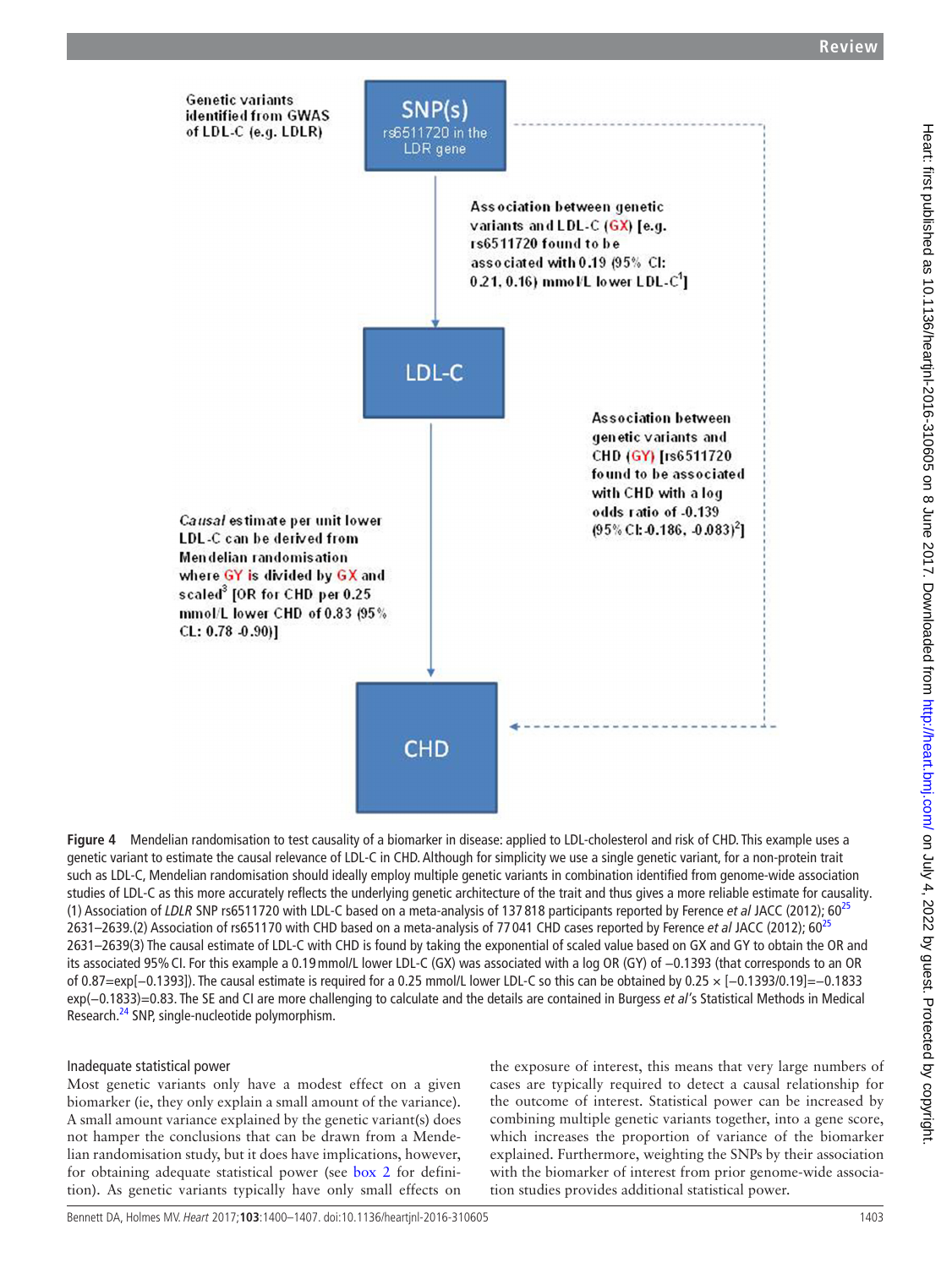#### **Box 2 Main limitations of Mendelian randomisation studies**

<span id="page-4-0"></span>*Inadequate statistical power*: Statistical power is the probability that the null hypothesis (typically of no effect) can be rejected if there is a true association of the biomarker with disease risk. As genetic variants typically explain a small proportion of the variance in biomarkers, the statistical power to detect an association between the variant and outcome in an applied Mendelian randomisation context can be low unless sample sizes are large. A large sample size is particularly important as it can inform whether a null finding is representative of a true null causal association, or simply a lack of power to detect an effect size of clinical interest. Often to increase the sample size, researchers will conduct meta-analyses of appropriately selected Mendelian randomisation studies in order to detect effect sizes of potential clinical interest.<sup>24</sup>

*Weak instrument bias*: A genetic variant is considered to be a 'weak instrument' if the statistical evidence for the association of the genetic variant with the biomarker is not strong. The F-statistic based on the genetic variant–biomarker association (GX in [figure 3\)](#page-2-1) is usually quoted as a measure of the strength of an instrument with F-statistics  $>10$  deemed to be adequate.<sup>[24](#page-6-17)</sup> *Pleiotropy*: This is the phenomenon by which a single gene or multiple genetic variants combined into a gene score can associate with multiple biomarkers. In the case that the genetic instrument associates with biomarkers on distinct pathways to the exposure of interest, this is termed 'horizontal pleiotropy' (see [figure 4A](#page-3-0) for illustration). Conversely, when the association with biomarkers is simply representing the downstream effects of the genetic variant on the exposure of interest, this is termed 'vertical pleiotropy' (see [figure 4B](#page-3-0) for illustration).  $28$ Whereas the presence of vertical pleiotropy is informative of pathways from exposure through to disease, the presence of horizontal pleiotropy can lead to severe bias in the Mendelian randomisation estimate.

## Weak instrument bias

Even though a genetic variant typically explains only a small amount of the variation in a biomarker, it is important to ensure that there is a strong relationship between the genetic variant and the biomarker. Otherwise, so-called 'weak instrument bias' can arise, which refers to a genetic variant that does not have a sufficiently strong association with the biomarker (see [box](#page-4-0) 2 for definition). Methods to quantify the strength of the relationship between the genetic variant(s) and biomarkers exist, including the F-statistic. $26\frac{27}{27}$ 

## Associations of the genetic variants with other traits: confounding and pleiotropy

As in a standard RCT, it is possible to check that the baseline characteristics are balanced between the 'randomised groups' in a Mendelian randomisation study by comparing individuals with and without the genetic variant. This in essence investigates whether the genetic variant shows associations with biomarkers other than the one under investigation. The genetic variant(s) should only be associated with the biomarker (and its pathway) under investigation; otherwise, it may not be valid to use this genetic variant in a Mendelian randomisation study.<sup>[23](#page-6-20)</sup>

A genetic variant or multiple genetic variants (when used in combination) may associate with other biomarkers, a phenomenon known as 'pleiotropy' (see [box](#page-4-0) 2 for definition). When

those biomarkers are on discrete pathways to the biomarker of interest, this is termed horizontal pleiotropy, $^{28}$  $^{28}$  $^{28}$  and the use of the genetic variant in this circumstance may result in a confounded estimate from Mendelian randomisation. For example, use of genetic variants in loci that associate with telomere length $^{29}$  but that also associates with cancers (and therefore, by extension, cancer therapy, some of which are deleterious to vascular health) could give a biassed estimate for the association of telomere length in the development of CHD as it is not clear whether telomere length itself is causing CHD or whether it is due to a pathway separate to it (red or blue arrows in [figure](#page-5-0) 5A). Recent advances in methodology include Mendelian randomisation-Egger regression (based on the method used to assess small study bias in meta-analysis $30$ , which can quantify the amount of bias due to horizontal pleiotropy and can provide a valid causal estimate even in the presence of horizontal pleiotropy.<sup>[31](#page-6-24)</sup>

An alternative form of pleiotropy is 'vertical pleiotropy', which exists when the genetic variant(s) associates with other biomarkers downstream of the main biomarker of interest. For example, an association of SNPs used to measure the causal role of BMI in CHD with systolic blood pressure $32$  would represent vertical pleiotropy, and this form of pleiotropy does not invalidate the Mendelian randomisation analysis (see [box](#page-4-0) 2; [figure](#page-5-0) 5B).

## **Recent applications of Mendelian randomisation studies**

Mendelian randomisation studies have become more prevalent in the literature as they are quicker and cheaper to conduct than RCTs and can utilise existing data from large genetic consortia in order to provide preliminary information on important research questions.

## Predicting efficacy

There is considerable interest in predicting the efficacy of potential therapeutic targets as early as possible in the drug development process, as genetic support for a drug target can substantially enhance the probability that a RCT of a therapy targeting such a drug target succeeds.<sup>[33](#page-6-26)</sup> A recent example involved lipoprotein-associated phospholipase A2 (Lp-PLA2). Lp-PLA2 is an inflammatory biomarker that accumulates in unstable and unruptured plaques, and observational studies have suggested that higher circulating levels of Lp-PLA2 mass and activity are associated with higher risk of major cardiovascular outcomes.[34](#page-6-27) A loss of function variant in *PLA2G7* gene that encodes Lp-PLA2 was used to assess the causal role of Lp-PLA2. *PLA2G7* V279F (rs76863441) was genotyped in 91 428 individuals from the China Kadoorie Biobank  $(CKB)$ ,  $35$ with follow-up through health record linkage for median 7 years. The primary outcome was incidence of major vascular events (vascular death, myocardial infarction, stroke), and the study had over 90% power to detect a 20% lower risk per F variant at p<0.01. These analyses found that V279F was not associated with major vascular events or other vascular outcomes.<sup>[36](#page-6-29)</sup> Results from the CKB study were broadly consistent with findings for cardiovascular outcomes from phase III randomised trials of the Lp-PLA2 inhibitor darapladib.<sup>37</sup> <sup>38</sup> The broader implication is that billions of dollars were spent on what turned out to be failed clinical trials for darapladib. While the negative outcomes could not have been fully anticipated when the trials were set up, had the genetic investigations been pursued prior to embarking on the phase III trials, darapladib drug development could have been sidelined and more promising targets prioritised in its place.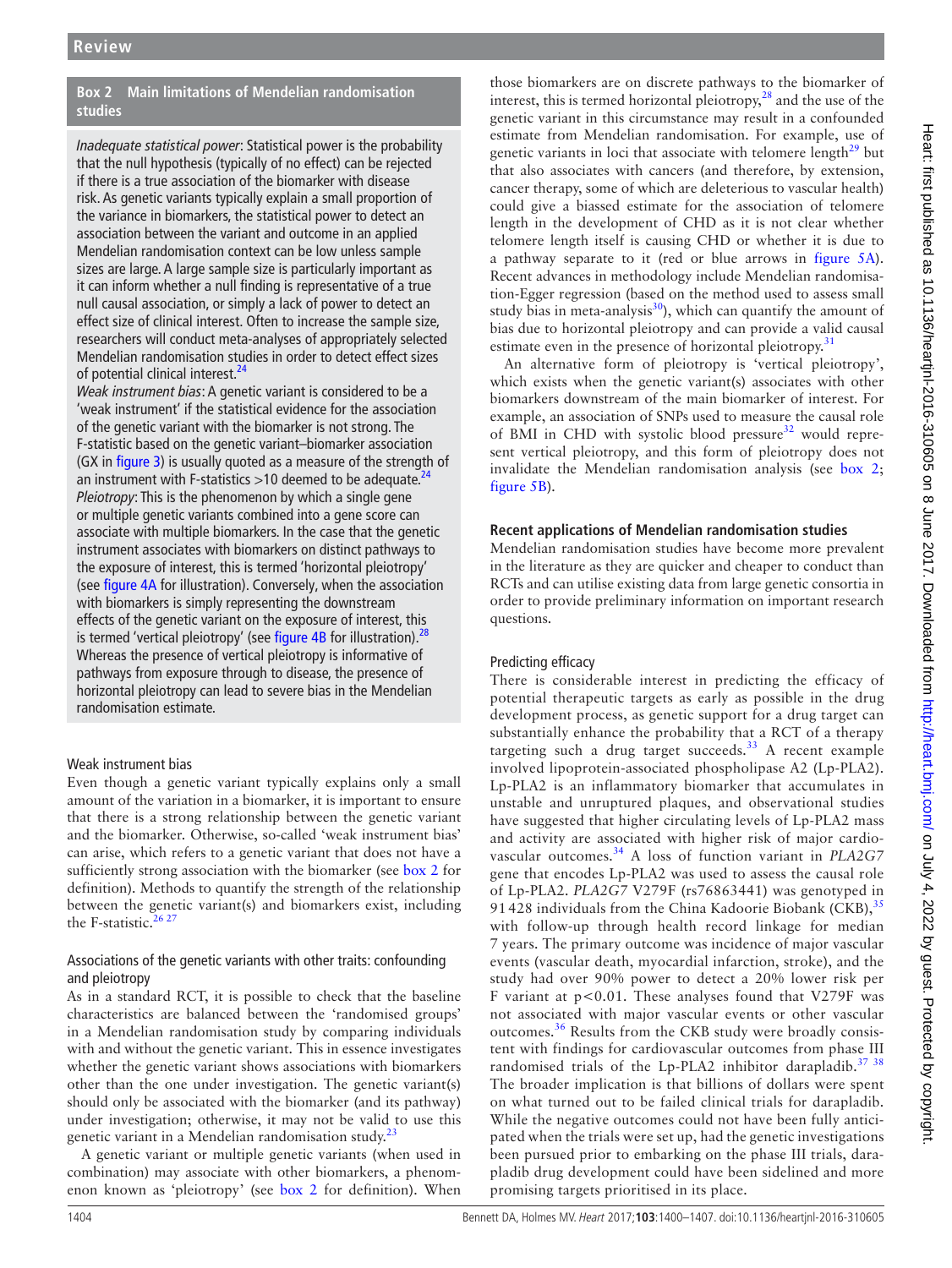![](_page_5_Figure_1.jpeg)

<span id="page-5-0"></span>**Figure 5** Example of (A) horizontal pleiotropy and (B) vertical pleiotropy in a Mendelian randomisation study. The arrows denote the direction of proposed causality. In scenario (A), whether CHD is a consequence of telomere length or whether the association is confounded by an association of the genetic variants with cancer chemotherapy (which itself has deleterious effects to the cardiovascular system) is not known. Thus, the potential independent association of genetic variants with cancer therapy could represent a horizontally pleiotropic pathway and thus give an invalid causal estimate for Mendelian randomisation. In scenario (B), the SNPs associated with BMI are also associated with systolic blood pressure; however, this simply reflects a downstream effect of BMI (as BMI is recognised to causally affect blood pressure) and is likely on the pathway between BMI and risk of CHD. Thus, while the potential presence of horizontal pleiotropy in scenario (A) makes it unclear whether telomere length plays a causal role in CHD, in scenario (B) the vertical pleiotropy is informative of potential mechanisms from exposure through to disease. BMI, body mass index; SBP, systolic blood pressure; SNP, single-nucleotide polymorphism.

## Predicting target-mediated adverse effects

Statins are one of the most widely prescribed medications for lowering LDL-C for primary and secondary prevention of CVD, and several large-scale trials<sup>[1 39](#page-6-0)</sup> and individual patient data meta-analyses of large-scale RCTs have clearly demonstrated that they are effective, compared with placebo, at lowering risk of CVD.<sup>40</sup> Even though statins are very safe, they are not without side effects, and there is controversy about the frequency of these adverse effects and how they should be reliably investigated, such as long-term follow-up of trials or using observational data. $41$  One of the adverse effects of statins is type 2 diabetes (T2D), and meta-analysis of RCTs and Mendelian randomisation studies have shown this to be an on-target effect of hydroxymethylglutaryl coenzyme A (HMG-CoA) reductase. $42$  The question naturally arises whether other LDL-C lowering drugs (such as ezetimibe or PCSK9 inhibitors) will have the same diabetogenic effects. Lotta *et al*<sup>[43](#page-7-0)</sup> used data from a meta-analysis of 50 000 T2D cases and 270 000 controls and found that the LDL-C SNPs in the *NPC1L1* gene (a genetic proxy for ezetimibe) and *HMGCR* gene (a genetic proxy for statins) were associated with an OR of T2D of 2.42 (95% CI: 1.70 to −3.43) and 1.39 (1.12 to  $-1.73$ ) per genetically predicted 1 mmol/L lower LDL-C, respectively. Two recent Mendelian randomisation studies<sup> $44, 45$ </sup> have provided orthogonal evidence that LDL-C lowering through PCSK9 inhibition is, as with statins, likely to lead to increased risk of T2D, and more generally, a

recent study using SNPs across the genome provides evidence that an increased risk of T2D may arise as a general consequence of LDL-C lowering.[46](#page-7-2)

## Repurposing drugs

Mendelian randomisation can be used to inform on potential repurposing of drugs, for example through use of a 'phenomewide scan', which is facilitated by the availability of large-scale prospective biobanks with incident diagnoses procured through electronic health records, such as the China Kadoorie<sup>35</sup> and UK biobanks.[47](#page-7-3) Taking the example above of Lp-PLA2 in the CKB, there was no evidence of an association of genetic variants in V279F with risks of other diseases. $48$  While this supports safety data from clinical trials of darapladib, $3738$  it also helps clarify that any repurposing of darapladib for other outcomes (particularly the 41 different outcomes investigated in the CKB study) is unlikely to be fruitful. Mendelian randomisation can also be used to investigate for potential pharmacogenetic associations (whereby one or more genetic variants are used to identify patients more likely to respond to a drug and/or patients less likely to suffer an adverse drug reaction): by stratifying a Mendelian randomisation analysis by these genetic variants, clarity can be provided as to whether subpopulations are likely to derive greater benefit from a drug. This may be helpful prior to embarking on de novo RCTs targeting such subgroups. $49$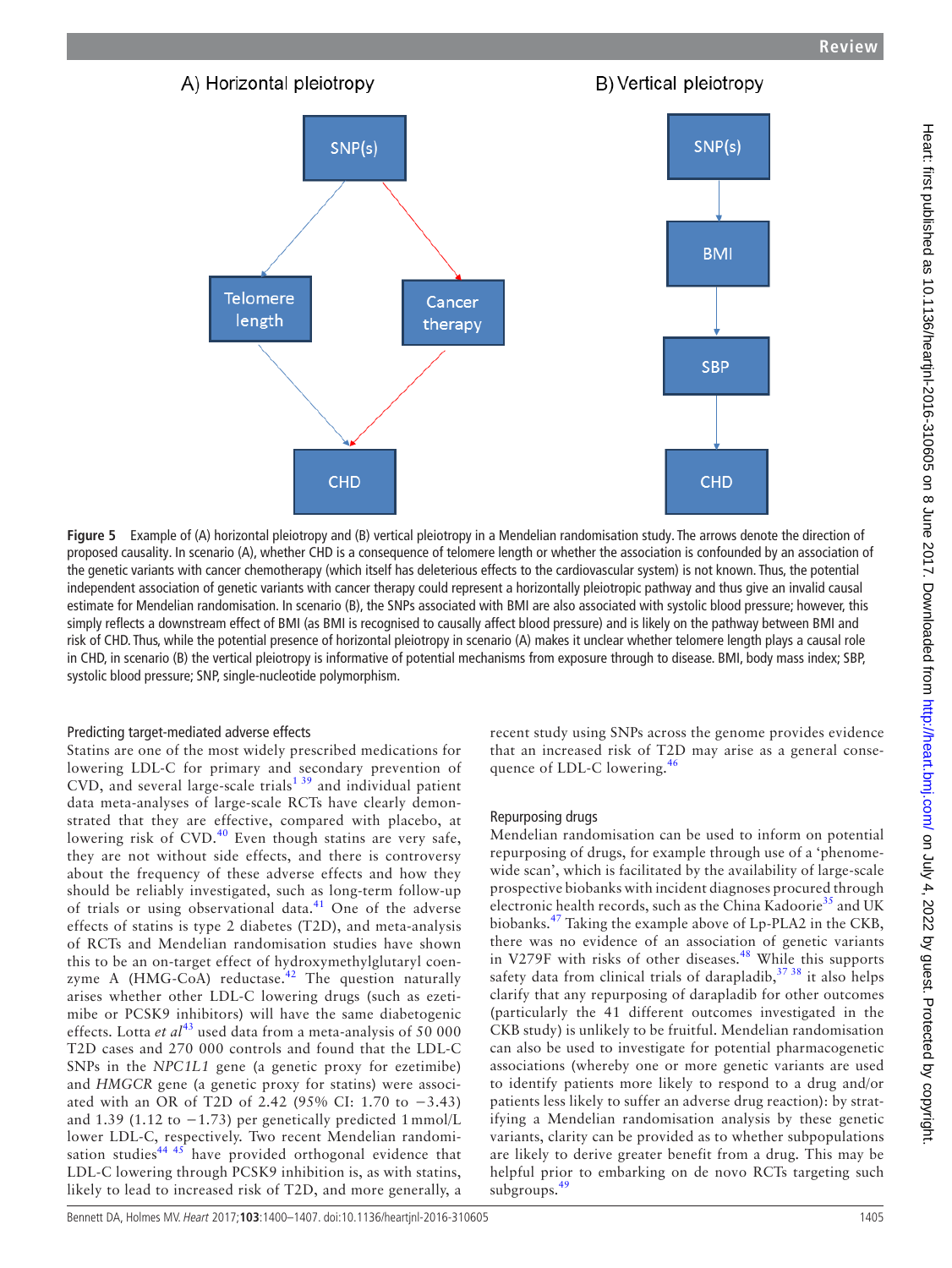## **Summary**

Mendelian randomisation studies have been particularly successful in cardiovascular epidemiology demonstrating strong evidence of causality for established and novel biomarkers (such as lipoprotein(a)) and drug targets (such as PCSK9), and providing reliable evidence for drug targets that have not shown to be causal in subsequent trials.<sup>50</sup> Mendelian randomisation can also be applied when the exposure is a modifiable behaviour rather than a biomarker (eg, alcohol intake or smoking).  $5152$  Developments in genotyping and availability of large-scale genetic consortia with hypothesis-free reliable discovery of new genetic variants for biomarkers that may play causal roles in disease development and application of such genetic variants in Mendelian randomisation analyses presents tantalising opportunities to identify potentially modifiable exposures that, if shown to be causal, may be tested in future intervention studies. Thus, well-conducted Mendelian randomisation studies can be extremely valuable as they use existing genetic data to provide qualitative information of treatment efficacy, target-mediated adverse effects and opportunities for drug repurposing, which can be very informative to prioritise biomarkers to take forward into phase II/III clinical trials in humans.

**Correction notice** This paper has been amended since it was published Online First. Owing to a scripting error, some of the publisher names in the references were replaced with 'BMJ Publishing Group'. This only affected the full text version, not the PDF. We have since corrected these errors and the correct publishers have been inserted into the references.

**Contributors** DAB drafted the original report, critically reviewed and updated the manuscript. MVH helped to revise the manuscript and critically reviewed the scientific content.

**Competing interests** None declared.

Provenance and peer review Commissioned; internally peer reviewed.

**Open Access** This is an Open Access article distributed in accordance with the Creative Commons Attribution Non Commercial (CC BY-NC 4.0) license, which permits others to distribute, remix, adapt, build upon this work non-commercially, and license their derivative works on different terms, provided the original work is properly cited and the use is non-commercial. See: [http://creativecommons.org/](http://creativecommons.org/licenses/by-nc/4.0/) [licenses/by-nc/4.0/](http://creativecommons.org/licenses/by-nc/4.0/)

© Article author(s) (or their employer(s) unless otherwise stated in the text of the article) 2017. All rights reserved. No commercial use is permitted unless otherwise expressly granted.

## **References**

- <span id="page-6-0"></span>1 Heart Protection Study Collaborative Group. MRC/BHF heart protection study of cholesterol lowering with simvastatin in 20-536 high-risk individuals: a randomised placebocontrolled trial. The Lancet 2002;360:7–22.
- 2 PROGRESS Collaborative Group. Randomised trial of a perindopril-based bloodpressure-lowering regimen among 6105 individuals with previous stroke or transient ischaemic attack. The Lancet 2001;358:1033–41.
- <span id="page-6-1"></span>3 Wang H, Naghavi M, Allen C, et al. Global, regional, and national life expectancy, all-cause mortality, and cause-specific mortality for 249 causes of death, 1980– 2015: a systematic analysis for the Global Burden of Disease Study 2015. [Lancet](http://dx.doi.org/10.1016/S0140-6736(16)31012-1) 2016;388:1459–544.
- <span id="page-6-2"></span>4 Kassebaum NJ, Arora M, Barber RM, et al. Global, regional, and national disabilityadjusted life-years (DALYs) for 315 diseases and injuries and healthy life expectancy (HALE), 1990–2015: a systematic analysis for the Global Burden of Disease Study 2015. [Lancet](http://dx.doi.org/10.1016/S0140-6736(16)31460-X) 2016;388:1603–58.
- <span id="page-6-3"></span>5 Black N. Why we need observational studies to evaluate the effectiveness of health care. **BMJ** 1996:312:1215-8.
- <span id="page-6-4"></span>6 Banach M, Aronow WS. Blood pressure j-curve: current concepts. [Curr Hypertens Rep](http://dx.doi.org/10.1007/s11906-012-0314-3) 2012;14:556–66.
- <span id="page-6-5"></span>7 Wright JT, Williamson JD, Whelton PK, et al. A randomized trial of intensive versus standard blood-pressure control. [N Engl J Med](http://dx.doi.org/10.1056/NEJMoa1511939) 2015;373:2103-16.
- <span id="page-6-6"></span>8 Delgado-Rodríguez M, Llorca J. Bias. J Epidemiol Community Health 2004;58:635-41.
- <span id="page-6-7"></span>Rassen JA, Brookhart MA, Glynn RJ, et al. Instrumental variables I: instrumental variables exploit natural variation in nonexperimental data to estimate causal relationships. [J Clin Epidemiol](http://dx.doi.org/10.1016/j.jclinepi.2008.12.005) 2009;62:1226–32.
- 10 Rassen JA, Brookhart MA, Glynn RJ, et al. Instrumental variables II: instrumental variable application-in 25 variations, the physician prescribing preference generally was strong and reduced covariate imbalance. [J Clin Epidemiol](http://dx.doi.org/10.1016/j.jclinepi.2008.12.006) 2009;62:1233-41.
- <span id="page-6-8"></span>11 Teslovich TM, Musunuru K, Smith AV, et al. Biological, clinical and population relevance of 95 loci for blood lipids. [Nature](http://dx.doi.org/10.1038/nature09270) 2010;466:707–13.
- 12 Zheng J, Rao DC, Shi G. An update on genome-wide association studies of hypertension. Applied Informatics 2015;2:10.
- 13 Speliotes EK, Willer CJ, Berndt SI, et al. Association analyses of 249,796 individuals reveal 18 new loci associated with body mass index. [Nat Genet](http://dx.doi.org/10.1038/ng.686) 2010;42:937-48.
- 14 Voight BF, Scott LJ, Steinthorsdottir V, et al. Twelve type 2 diabetes susceptibility loci identified through large-scale association analysis. [Nat Genet](http://dx.doi.org/10.1038/ng.609) 2010;42:579–89.
- <span id="page-6-9"></span>15 Wehby GL, Ohsfeldt RL, Murray JC. 'Mendelian randomization' equals instrumental variable analysis with genetic instruments. [Stat Med](http://dx.doi.org/10.1002/sim.3255) 2008;27:2745-9
- <span id="page-6-11"></span>16 Smith GD, Timpson N, Ebrahim S. Strengthening causal inference in cardiovascular epidemiology through Mendelian randomization. [Ann Med](http://dx.doi.org/10.1080/07853890802010709) 2008;40:524-41.
- <span id="page-6-10"></span>17 Katan M, isoforms AE. Serum cholesterol, and cancer. Lancet 1986;1:507-8.
- <span id="page-6-12"></span>18 Cannon CP, Braunwald E, McCabe CH, et al. Intensive versus moderate lipid lowering with statins after acute coronary syndromes. [N Engl J Med](http://dx.doi.org/10.1056/NEJMoa040583) 2004;350:1495-504.
- <span id="page-6-13"></span>19 Ference BA, Majeed F, Penumetcha R, et al. Effect of naturally random allocation to lower low-density lipoprotein cholesterol on the risk of coronary heart disease mediated by polymorphisms in NPC1L1, HMGCR, or both: a  $2 \times 2$  factorial mendelian randomization study. [J Am Coll Cardiol](http://dx.doi.org/10.1016/j.jacc.2015.02.020) 2015;65:1552–61.
- <span id="page-6-14"></span>20 Morgan TH, ed. Heredity and sex. New York: Columbia University Press, 1913.
- <span id="page-6-15"></span>21 Hingorani A, Humphries S. Nature's randomised trials. *[Lancet](http://dx.doi.org/10.1016/S0140-6736(05)67767-7)* 2005;366:1906-8.
- <span id="page-6-16"></span>22 Davey Smith G, Ebrahim S. What can mendelian randomisation tell us about modifiable behavioural and environmental exposures? [BMJ](http://dx.doi.org/10.1136/bmj.330.7499.1076) 2005;330:1076-9.
- <span id="page-6-20"></span>23 Davey Smith G, Ebrahim S, Lewis S, et al. Genetic epidemiology and public health: hope, hype, and future prospects. *[Lancet](http://dx.doi.org/10.1016/S0140-6736(05)67601-5)* 2005;366:1484-98.
- <span id="page-6-17"></span>24 Burgess S, Small DS, Thompson SG. A review of instrumental variable estimators for mendelian randomization. [Stat Methods Med Res](http://dx.doi.org/10.1177/0962280215597579) 2015.
- <span id="page-6-18"></span>25 Davey Smith G, Hemani G. Mendelian randomization: genetic anchors for causal inference in epidemiological studies. [Hum Mol Genet](http://dx.doi.org/10.1093/hmg/ddu328) 2014;23:R89-R98.
- <span id="page-6-19"></span>26 Martens EP, Pestman WR, de Boer A, et al. Instrumental variables: application and limitations. **[Epidemiology](http://dx.doi.org/10.1097/01.ede.0000215160.88317.cb)** 2006;17:260-7.
- 27 Lawlor DA, Harbord RM, Sterne JA, et al. Mendelian randomization: using genes as instruments for making causal inferences in epidemiology. [Stat Med](http://dx.doi.org/10.1002/sim.3034) 2008;27:1133–63.
- <span id="page-6-21"></span>28 Swerdlow DI, Kuchenbaecker KB, Shah S, et al. Selecting instruments for Mendelian randomization in the wake of genome-wide association studies. [Int J Epidemiol](http://dx.doi.org/10.1093/ije/dyw088) 2016;45:1600–16.
- <span id="page-6-22"></span>29 Scheller Madrid A, Rode L, Nordestgaard BG, et al. Short telomere length and ischemic heart disease: observational and genetic studies in 290 022 individuals. Clin [Chem](http://dx.doi.org/10.1373/clinchem.2016.258566) 2016;62:1140–9.
- <span id="page-6-23"></span>30 Egger M, Davey Smith G, Schneider M, et al. Bias in meta-analysis detected by a simple, graphical test. **BMJ** 1997;315:629.
- <span id="page-6-24"></span>31 Bowden J, Davey Smith G, Burgess S. Mendelian randomization with invalid instruments: effect estimation and bias detection through Egger regression. Int J [Epidemiol](http://dx.doi.org/10.1093/ije/dyv080) 2015;44:512–25.
- <span id="page-6-25"></span>32 Hägg S, Fall T, Ploner A, et al. Adiposity as a cause of cardiovascular disease: a mendelian randomization study. [Int J Epidemiol](http://dx.doi.org/10.1093/ije/dyv094) 2015;44:578-86.
- <span id="page-6-26"></span>33 Nelson MR, Tipney H, Painter JL, et al. The support of human genetic evidence for approved drug indications. [Nat Genet](http://dx.doi.org/10.1038/ng.3314) 2015;47:856-60.
- <span id="page-6-27"></span>34 Thompson A, Gao P, Orfei L, et al. Lipoprotein-associated phospholipase A(2) and risk of coronary disease, stroke, and mortality: collaborative analysis of 32 prospective studies. [Lancet](http://dx.doi.org/10.1016/S0140-6736(10)60319-4) 2010;375:1536–44.
- <span id="page-6-28"></span>35 Chen Z, Chen J, Collins R, et al. China Kadoorie Biobank of 0.5 million people: survey methods, baseline characteristics and long-term follow-up. [Int J Epidemiol](http://dx.doi.org/10.1093/ije/dyr120) 2011;40:1652–66.
- <span id="page-6-29"></span>36 Millwood IY, Bennett DA, Walters RG, et al. Lipoprotein-associated phospholipase A2 loss-of-function variant and risk of vascular diseases in 90,000 Chinese adults. J Am [Coll Cardiol](http://dx.doi.org/10.1016/j.jacc.2015.10.056) 2016;67:230–1.
- <span id="page-6-30"></span>37 O'Donoghue ML, Braunwald E, White HD, et al. Effect of darapladib on major coronary events after an acute coronary syndrome: the solid-TIMI 52 randomized clinical trial. [JAMA](http://dx.doi.org/10.1001/jama.2014.11061) 2014;312:1006–15.
- 38 White HD, Held C, Stewart R, et al. Darapladib for preventing ischemic events in stable coronary heart disease. [N Engl J Med](http://dx.doi.org/10.1056/NEJMoa1315878) 2014;370:1702-11.
- 39 Scandinavian Simvastatin Survival Study Group. Randomised trial of cholesterol lowering in 4444 patients with coronary heart disease: the Scandinavian Simvastatin Survival Study (4S). The Lancet: 344: 1383-9.
- <span id="page-6-31"></span>40 Baigent C, Keech A, Kearney PM, et al. Efficacy and safety of cholesterol-lowering treatment: prospective meta-analysis of data from 90,056 participants in 14 randomised trials of statins. [Lancet](http://dx.doi.org/10.1016/S0140-6736(05)67394-1) 2005;366:1267–78.
- <span id="page-6-32"></span>41 Collins R, Reith C, Emberson J, et al. Interpretation of the evidence for the efficacy and safety of statin therapy. [Lancet](http://dx.doi.org/10.1016/S0140-6736(16)31357-5) 2016;388:2532-61.
- <span id="page-6-33"></span>42 Swerdlow DI, Preiss D, Kuchenbaecker KB, et al. HMG-coenzyme A reductase inhibition, type 2 diabetes, and bodyweight: evidence from genetic analysis and randomised trials. *[Lancet](http://dx.doi.org/10.1016/S0140-6736(14)61183-1)* 2015;385:351-61.